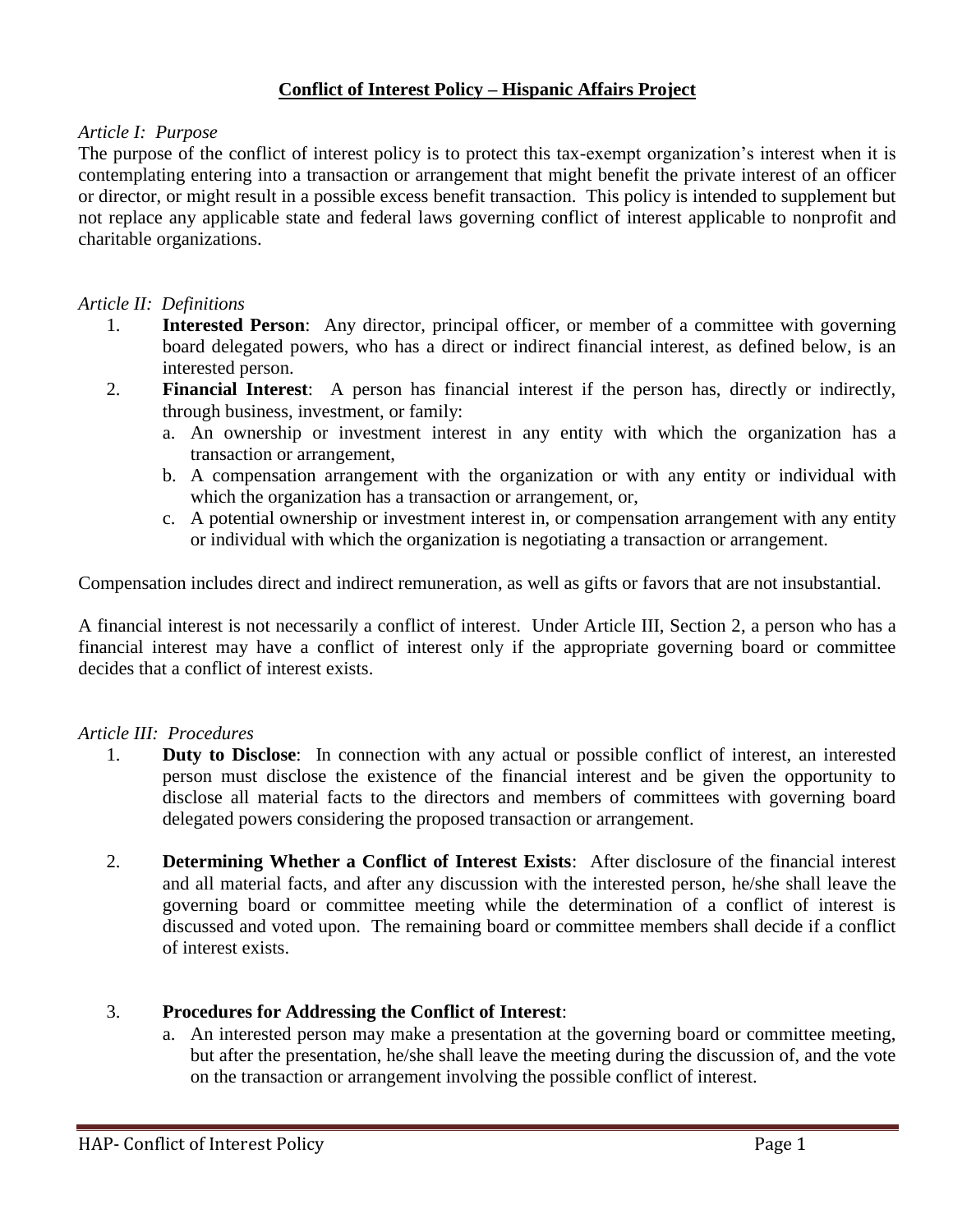- b. The chairperson of the governing board or committee shall, if appropriate, appoint a disinterested person or committee to investigate alternatives to the proposed transaction or arrangement.
- c. After exercising due diligence, the governing board or committee shall determine whether the organization can obtain with reasonable efforts a more advantageous transaction or arrangement from a person or entity that would not give rise to a conflict of interest.
- d. If a more advantageous transaction or arrangement is not reasonably possible under circumstances not producing a conflict of interest, the governing board or committee shall determine by a majority vote of the disinterested directors whether the transaction or arrangement is in the organization's best interest, for its own benefit, and whether it is fair and reasonable. In conformity with the above determination it shall make its decision as to whether to enter into the transaction or arrangement.

# 4. **Violations of the Conflicts of Interest Policy**:

- a. If the governing board or committee has reasonable cause to believe a member has failed to disclose actual or possible conflicts of interest, it shall inform the member of the basis for such belief and afford the member an opportunity to explain the alleged failure to disclose.
- b. If, after hearing the member's response and after making further investigation as warranted by the circumstances, the governing board or committee determines the member has failed to disclose an actual or possible conflict of interest, it shall take appropriate disciplinary and corrective action.

## *Article IV: Records of Proceedings*

The minutes of the governing board and all committees with board delegated powers shall contain:

- a. The names of the persons who disclosed or otherwise were found to have a financial interest in connection with an actual or possible conflict of interest, the nature of the financial interest, any action taken to determine whether a conflict of interest was present, and the governing board's or committee's decision as to whether a conflict of interest in fact existed.
- b. The names of the persons who were present for discussions and votes relating to the transaction or arrangement, the content of the discussion, including any alternatives to the proposed transaction or arrangement, and a record of any votes taken in connection with the proceedings.

#### *Article V: Compensation*

- a. A voting member of the governing board who receives compensation, directly or indirectly, from the organization for services is precluded from voting on matters pertaining to that member's compensation.
- b. A voting member of any committee whose jurisdiction includes compensation matters and who receives compensation, directly or indirectly, from the organization for services is precluded from voting on matters pertaining to that member's compensation.
- c. No voting member of the governing board or any committee whose jurisdiction includes compensation matters and who receives compensation, directly or indirectly, from the organization, either individually or collectively, is prohibited from providing information to any committee regarding compensation.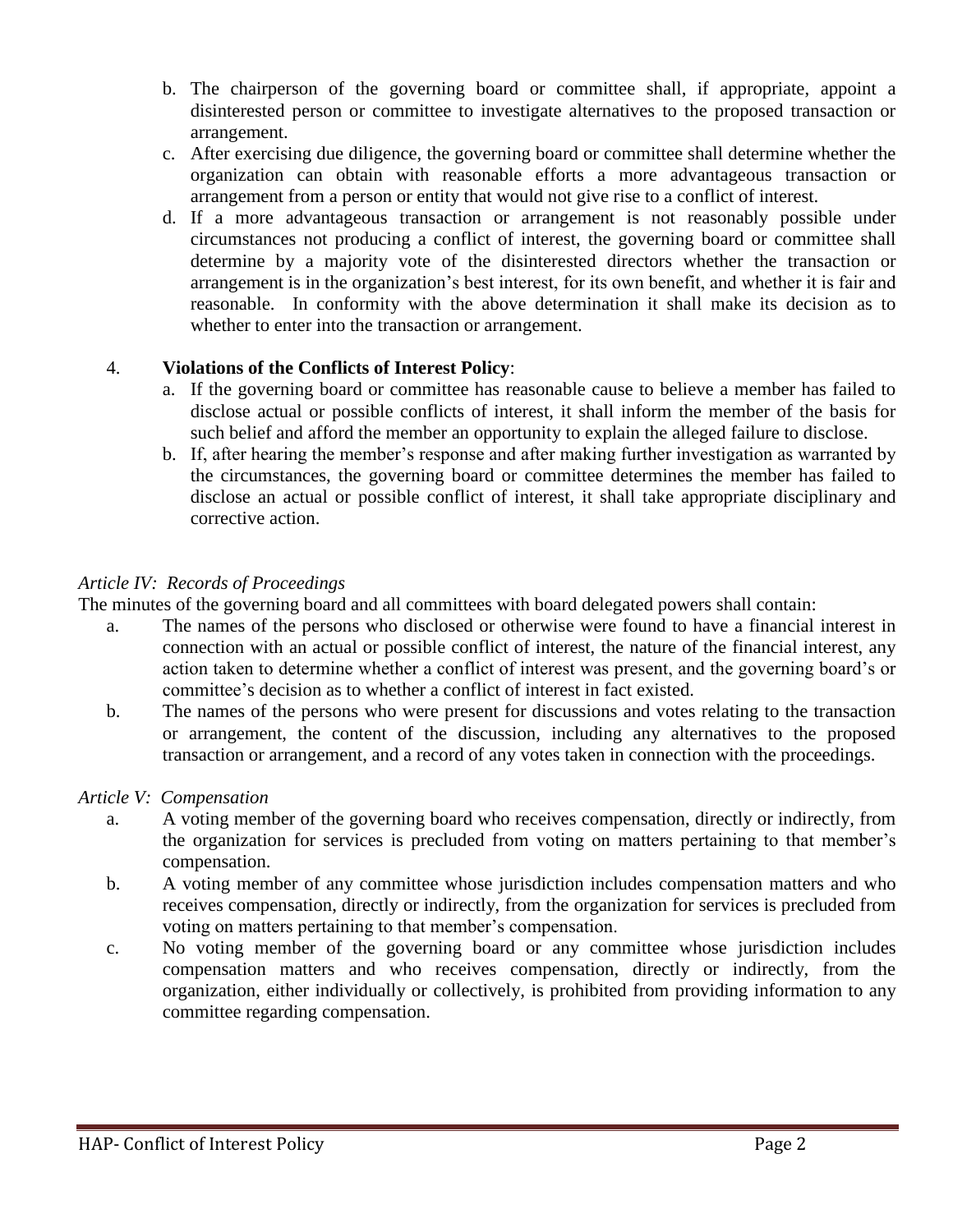### *Article VI: Annual Statements*

Each director, principal officer and member of a committee with governing board delegated powers shall annually sign a statement which affirms such person:

- a. Has received a copy of the conflicts of interest policy,
- b. Has read and understands the policy,
- c. Has agreed to comply with the policy, and
- d. Understands that the organization is charitable and, in order to maintain its federal tax exemption, must engage primarily in activities which accomplish one or more of its tax-exempt purposes.

## *Article VII: Periodic Reviews*

To ensure that the organization operates in a manner consistent with charitable purposes and does not engage in activities that could jeopardize its tax-exempt status, periodic reviews shall be conducted. The periodic reviews shall, at a minimum, include the following subjects:

- a. Whether compensation arrangements and benefits are reasonable, based on competent survey information, and the result of arm's length bargaining.
- b. Whether partnerships, joint ventures, and arrangements with management organizations conform with the organization's written policies, are properly recorded, reflect reasonable investment or payments for goods and services, further charitable purposes and do not result in inurement, impermissible private benefit or in an excess benefit transaction.

### *Article VIII: Use of Outside Experts*

When conducting the periodic reviews as provided for in Article VII, the organization may, but need not, use outside advisors. If outside experts are used, their use shall not relieve the governing board of its responsibility for ensuring periodic reviews are conducted.

## CONFLICT OF INTEREST POLICY

No officer, director or employee of Hispanic Affairs Project shall have a financial interest, directly or indirectly, in any matter relating to the operations conducted by the corporation, including any contract for furnishing services or supplies to it, unless such matter is disclosed to and approved by a majority of disinterested directors at a meeting of the Board of Directors.

Directors will not receive compensation for their service on the HAP board of directors. Staff compensation will be determined by a majority of disinterested directors at a meeting of the Board of Directors. Directors who have a financial or family relationship with any staff member will not be eligible to vote on staff compensation. The minutes of board meetings at which such votes are taken shall record such disclosures and relationships, the vote of each director (including abstentions), and the rationale for approval.

Approved by the Board of Directors on session meeting December 15, 2009.